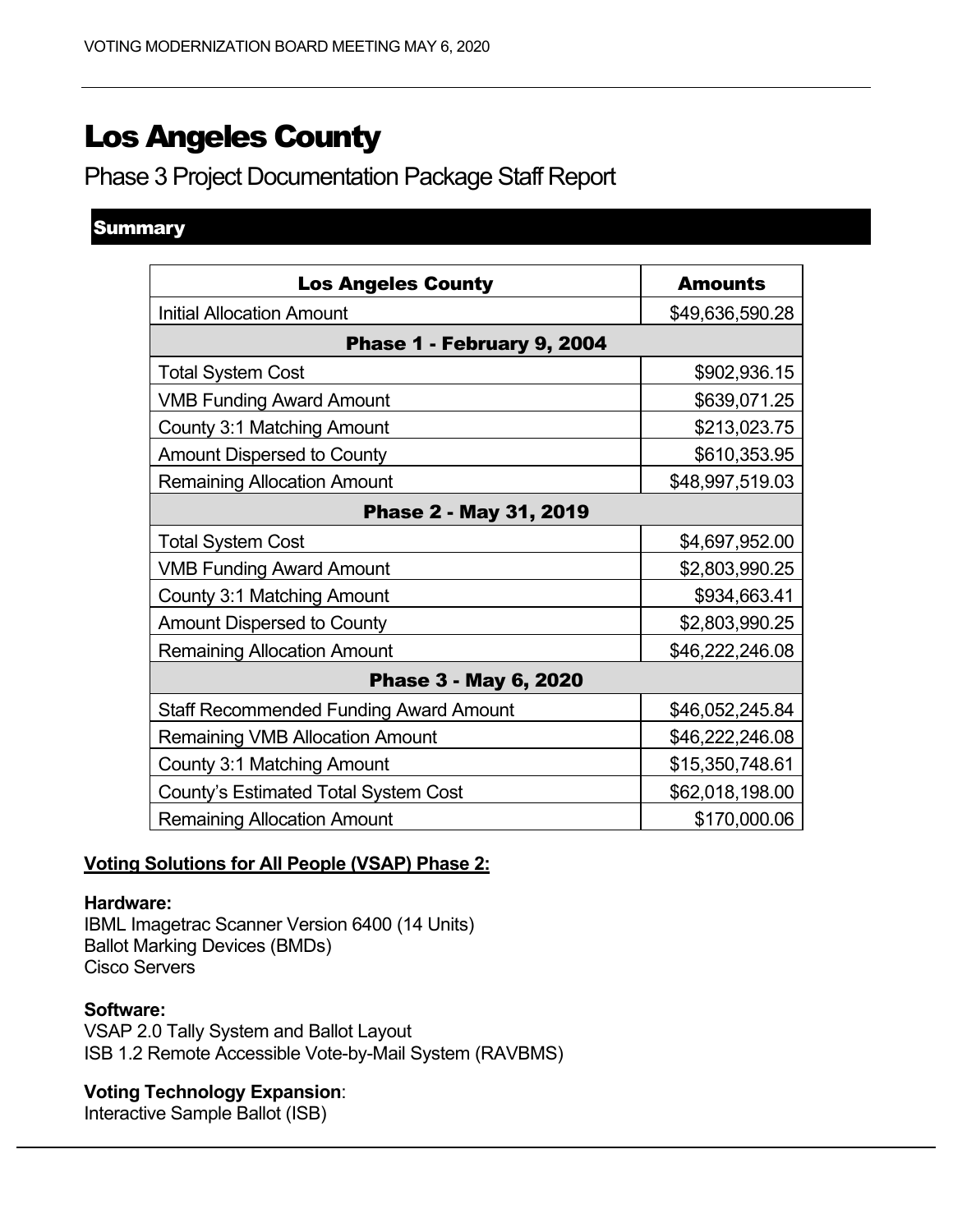Los Angeles County Phase 3 – Project Documentation Plan - Staff Report

# **Vendors**:

IBML Digital Foundry Inc. E-PLUS Technologies Smartmatic USA Corporation

#### **Acquisition Schedule**:

The VSAP 2.0 Voting System was conditionally certified on January 24, 2020, by the California Secretary of State.

## **Project Completion Date**:

Los Angeles County's second phase of the VSAP 2.0 System was fully implemented during the March 2020 Presidential Primary Election.

## **Staff Report**:

Los Angeles County's Phase 3 Project Documentation Plan appears to meet the funding application requirements for completeness. The VSAP 2.0 System and corresponding components are certified for use by Los Angeles County.

The VSAP project was launched by Los Angeles County in 2009 in response to growing voting system needs and unique challenges as a result of the increasing voting population and complexity of election administration. The County asserts that the previous voting system did not offer the technical and functional elasticity necessary to accommodate the growing demands of the electorate's diversity and size. As such, Registrar-Recorder/County Clerk sought to create a new comprehensive system that could fulfill the goals of increased accuracy, transparency, and security with a human-centered focus.

Los Angeles County has adopted a multi-phased approach to modernizing its voting system. Phase 1 funding was awarded to the County for 171 AccuVote TS Diebold units in 2004. Phase 2 of the county's modernization strategy was the first step of implementing the Voting Solutions for All People (VSAP) system. The county was awarded funds for their new Vote-by-Mail Tally System in May of 2019. This included a redesigned vote-by-mail ballot, a modernized tally system, and a certified ballot on demand system. These components were fully implemented during the November 2018 General Election.

For Phase 3 of the county's voting system modernization, Los Angeles County contracted with Digital Foundry, Smartmatic USA Corporation, IBML, and E-PLUS Technologies to complete the VSAP 2.0 system. The VSAP 2.0 system is the "in-person voting experience" consisting of an expansion of the Vote-by-Mail Tally system that was part of the Phase 2 modernization, ePollbooks, an Interactive Sample Ballot (ISB), an ISB Remote Accessible Vote-by-Mail System (RAVBMS), and Ballot Marking Devices (BMDs).

Los Angeles County contracted with Digital Foundry for services that included development, manufacturing, and testing of software which directly lead to the completion and acquisition of the conditionally certified VSAP 2.0 system. This includes the expansion of the tally system and ballot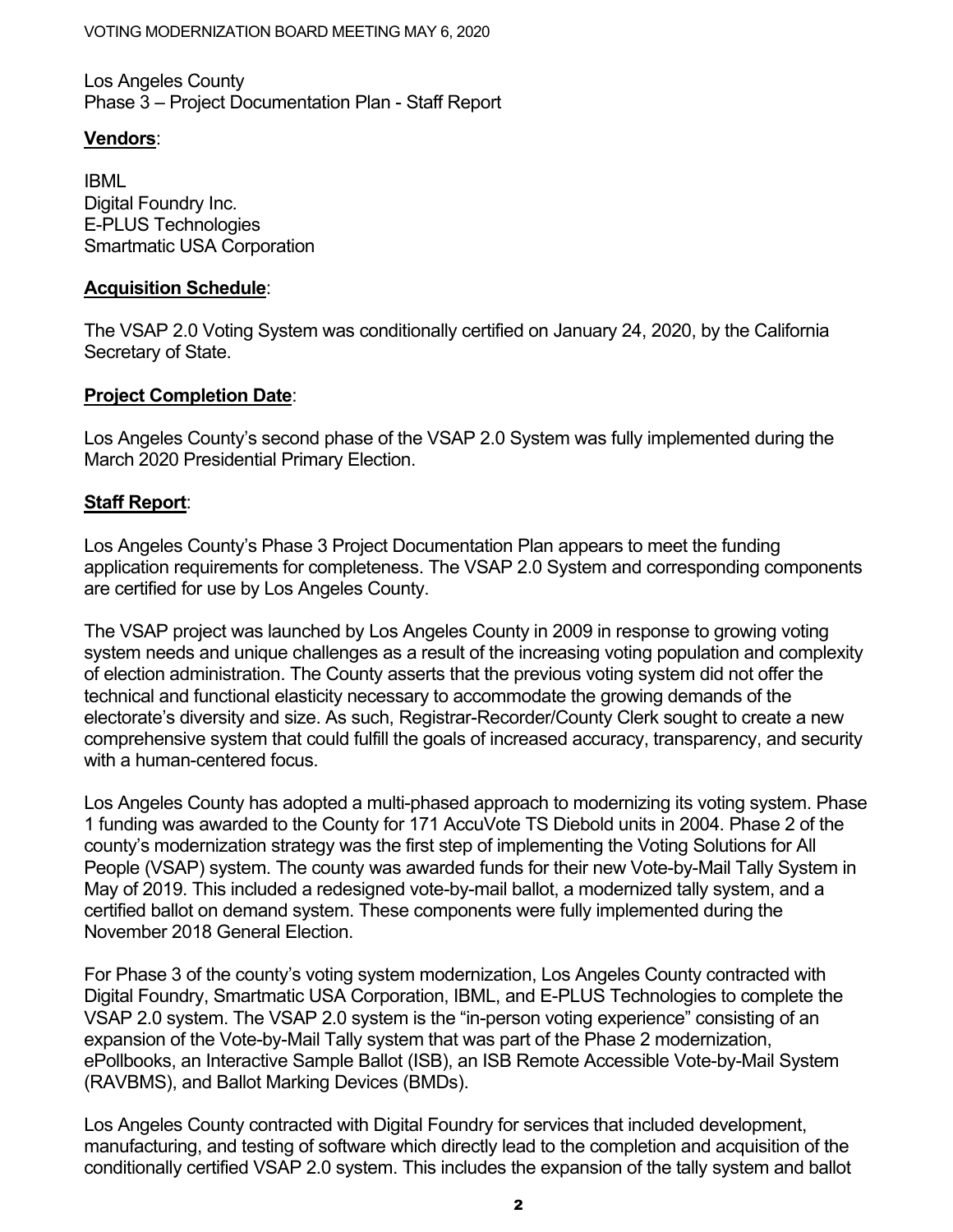#### VOTING MODERNIZATION BOARD MEETING MAY 6, 2020

Los Angeles County Phase 3 – Project Documentation Plan - Staff Report

layout. In addition, the County partnered with Smartmatic USA Corporation for manufacturing of the BMDs, as well as the ISB and ISB RAVBMS software solutions. The County purchased additional IBML tally scanners in order to expand the VSAP Tally System for which they had previously been reimbursed in 2019. Finally, the County purchased servers from E-Plus Technologies to accommodate the VSAP System.

Los Angeles County had established two formal advisory committees to provide insight and expertise on the implementation of their VSAP system. The VSAP Advisory Committee continues to be an active part in the implementation of the VSAP project and is composed of 24 members including community leaders from language minority groups, voters with disabilities, and various ethnic communities to advise Los Angeles County on the creation and implementation process. The County also established the VSAP Technical Advisory Committee to provide oversight on the testing and implementation on the new software and hardware components. Los Angeles County contends that maintaining these committees helps the County maintain its goals and ensure an open, transparent, and data-driven process for modernizing its elections.

The County will only receive VMB payments once they have submitted a payment request with the detailed invoices for its certified voting equipment and software. Please note that the staff-proposed funding award is based upon allowable reimbursement under Proposition 41 for certified voting equipment hardware and software. BMDs for vote center lab testing as well as activities related to future stewardship of the VSAP are not allowable for reimbursement under Proposition 41. Please note that other funding mechanisms are available to the county to seek reimbursement of these items.

A chart of nonallowable expenses is attached detailing all ineligible expenses from Los Angeles's Phase 3 of Voting Modernization.

#### **Staff Recommendation**:

It is our recommendation that Los Angeles County's Phase 3 Project Documentation Plan be approved and a Funding Award Letter be issued in the amount of \$46,052,245.84.